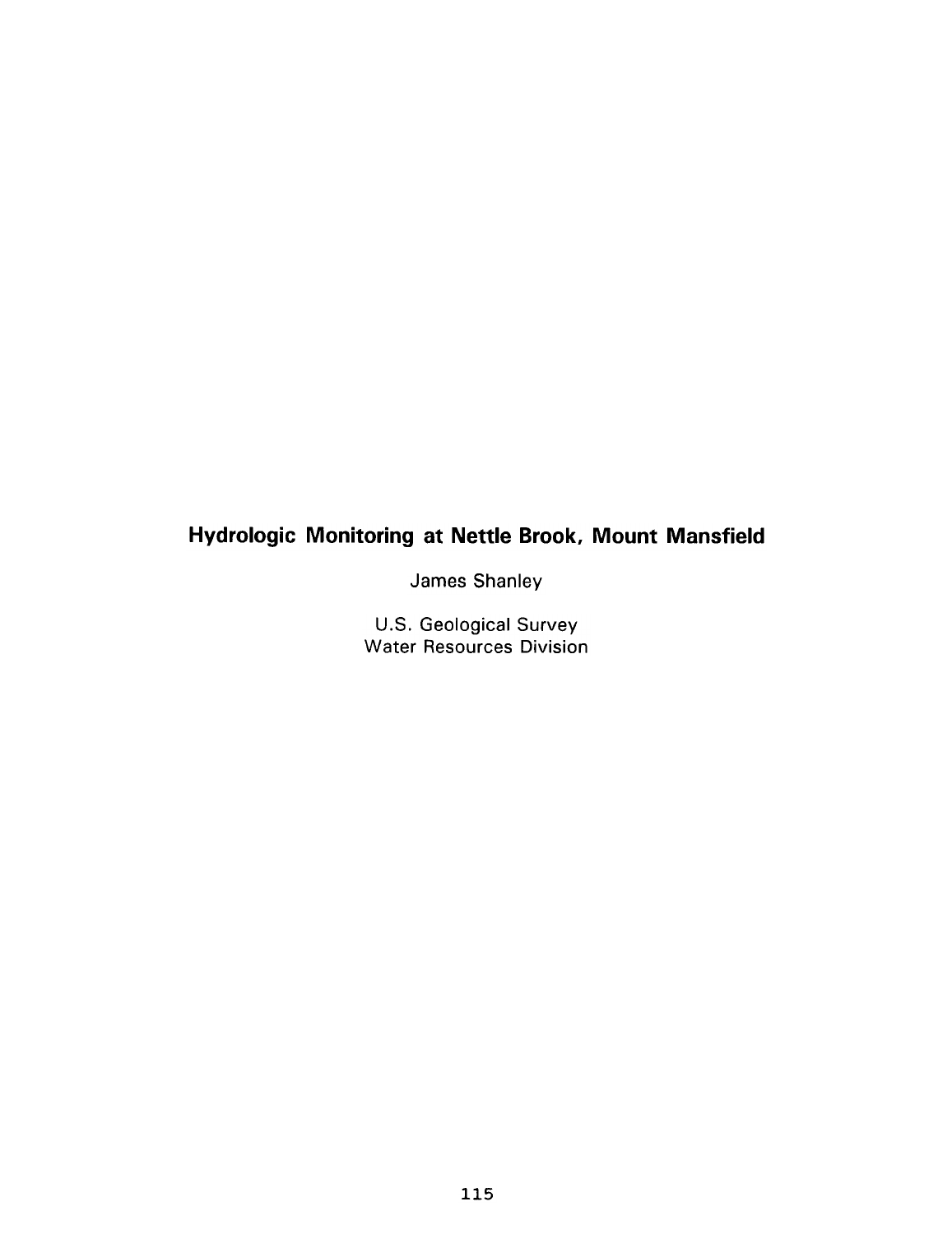## Hydrologic monitoring at Nettle Brook

## Highlights from Water Year 1995

Extremes in weather and climate make for extremes in hydrology. At Nettle Brook, our small stream station on the west flank of Mt. Mansfield, 1995 had one extreme followed by another. Highlights in streamflow for the water year (October 1, 1994 through September 30, 1995) included low fall flow, a major January thaw, a very early snowmelt hardly worthy of the name, a bone-dry June, followed on July 1 by the highest instantaneous flow of record, and a 3-day period of very heavy rain and flooding in August (fig. 1).

Sustained streamflow is dependent on sustained stores of water in the soil and groundwater. In our northern climate, two separate major seasonal events limit recharge to these subsurface storage reservoirs. In summer, recharge is limited by evaporation and transpiration by the forest canopy. These processes, collectively known as evapotranspiration, or ET, return one-third to one-half of annual precipitation to the atmosphere. In winter, recharge is limited by lack of supply to the subsurface; precipitation does not infiltrate, but rather is stored in the snowpack. The counterparts to these lowflow periods are the high-flow periods in later autumn, when ET is greatly reduced, and in spring, when water locked up in the snowpack is released rather quickly and subsequent rains fall on saturated soils while ET is still minimal. Typically, one-half of total annual streamflow occurs in a six-week period during snowmelt.

On Mt. Mansfield, autumn flow usually reaches a peak in November or December. In the fall of 1994, however, rainfall was somewhat below average, thus flow was below average coming into the winter months. Dry conditions continued in the early winter; snowpack development was minimal. An unusually strong January thaw took out much of this snowpack. The temperature in Burlington reached 66 F, an all-time January record. Streamflow at Nettle Brook increased significantly during the thaw, but was kept in check by the meager snowpack and lack of accompanying rainfall.

Warm temperatures arrived in early March, and the snowpack, which had never developed to its usual depth, rapidly succumbed and produced a snowmelt notable for its earliness and low peak discharges; flow was an order of magnitude lower than that in the 1994 snowmelt (fig. 2).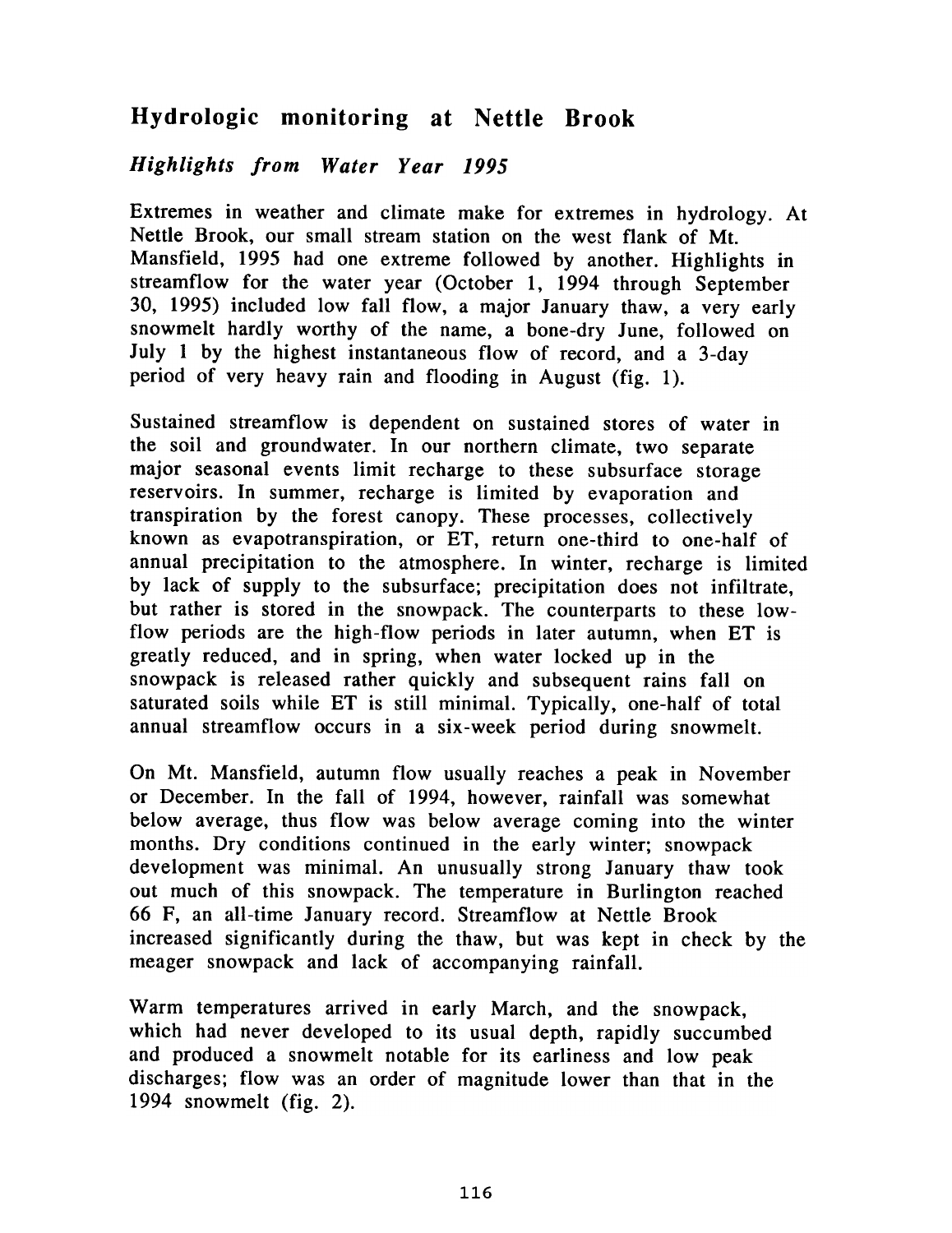In June, flow is typically still running high from sustained discharge of groundwater recharged during snowmelt, while ET demand has just begun. In 1995, however, continued below average precipitation after snowmelt, coupled with the low groundwater tables due to limited recharge during snowmelt, brought on drought conditions by late spring. At the end of June, flow in Nettle Brook was reminiscent of late September.

The drought showed signs of breaking in July, as the thunderstorm season got rolling. Although summer in Vermont is as wet as any other season, precipitation tends to be concentrated in shorter periods of higher rainfall intensity. When summer precipitation falls on dry soils, most of the water is captured in the unsaturated zone, where it is subsequently lost to ET before it infiltrates far enough to recharge groundwater. However, at high rain intensities, water that does run off --because it falls directly on stream channels or saturated riparian zones, or is rapidly transmitted through soil cracks or other macropores --may cause high peak flows of limited duration. In these storms, flow returns to baseflow conditions in a matter of hours. One such thunderstorm took place on July I. Forty mm of rain -- nearly triple the rainfall for the entire month of June -- fell within 2 hours, causing the highest flow peak of the year.

The real drought-busting storms occurred in early August (fig. 3), when a major flood struck parts of northern Vermont. While most of the areas affected received the heaviest rain on the night of Saturday, August 5, the heaviest rains at Mt. Mansfield fell during the day on Friday and Saturday. In all, 175 mm (7 inches) of rain fell. The cumulative effects of the heavy rainfall caused the highest peak on Saturday afternoon, though less rain fell that day, and caused sustained high flows by Sunday, August 6 (fig. 3).

The low snowpack and subsequent drought were the dominant factors in the overall low annual runoff. Runoff was 43.51 cm in water year 1995 compared to 58.48 cm in water year 1994.

#### Water-quality sampling

Water quality sampling in 1995 centered around snowmelt and storm events. In conjunction with other projects, stream samples have been collected for analysis of Hg (mercury), NO<sub>3</sub> (nitrate), DOC (dissolved organic carbon), silica (Si), and other major ions. These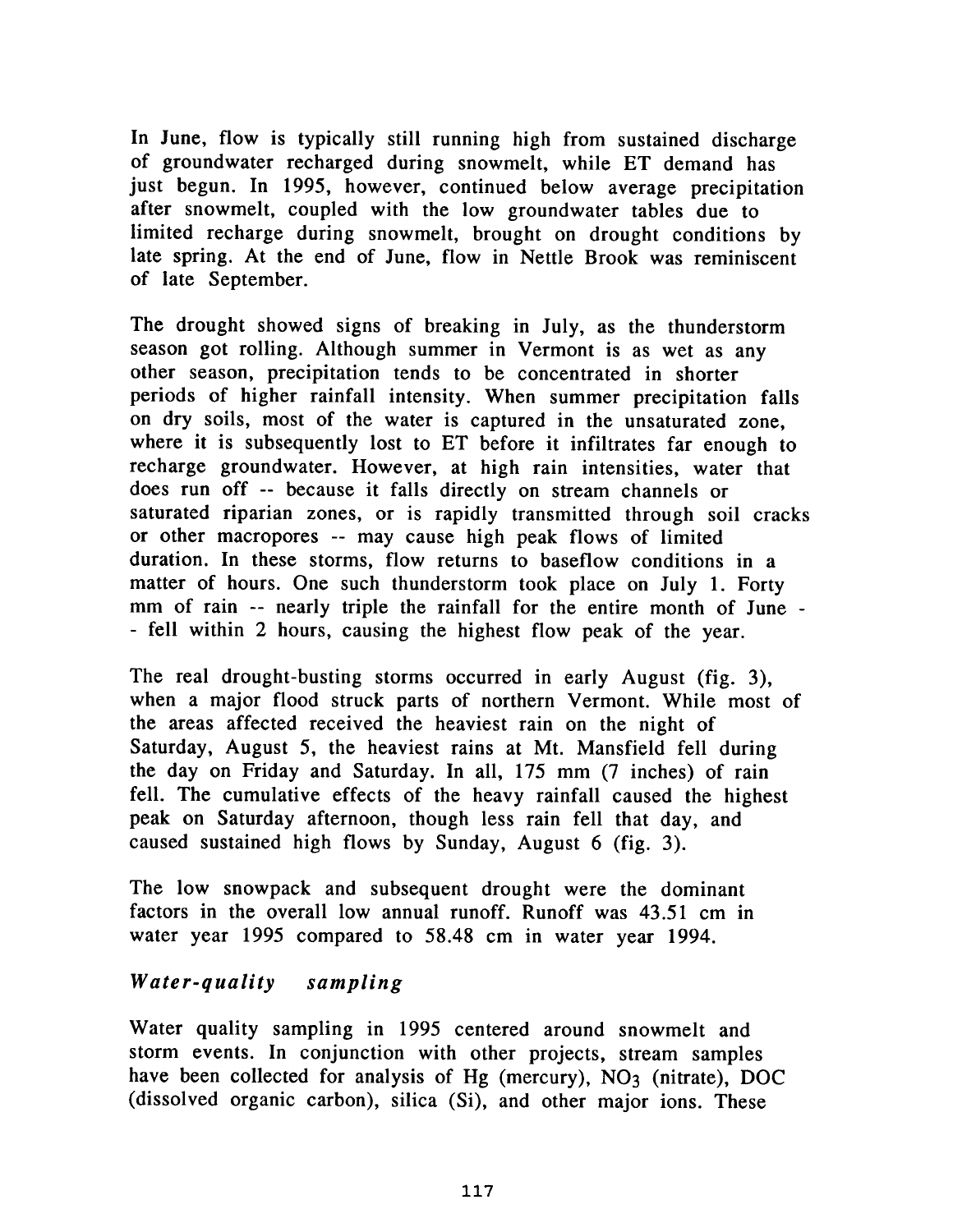data are in a preliminary stage of analysis. The major ion data will be used to compute input-output budgets, using the NADP site at Proctor for the input data. Input-output budgets establish boundary conditions helpful to understanding what processes control biogeochemical cycling in the ecosystem.

### Figure captions

1. Nettle Brook hydrograph for water year 1995. Monthly runoff given across top of plot. Runoff is total flow  $(L<sup>3</sup>)$  divided by basin area  $(L<sup>2</sup>)$ , giving units of L, which can be directly compared to precipitation amount.

2. Comparison of daily runoff during and after snowmelt in 1994 and 1995. Note 1995 snowmelt began one month earlier, had much smaller peak flows, and was followed by a drought.

3. Rainfall and discharge for the August, 1995 flood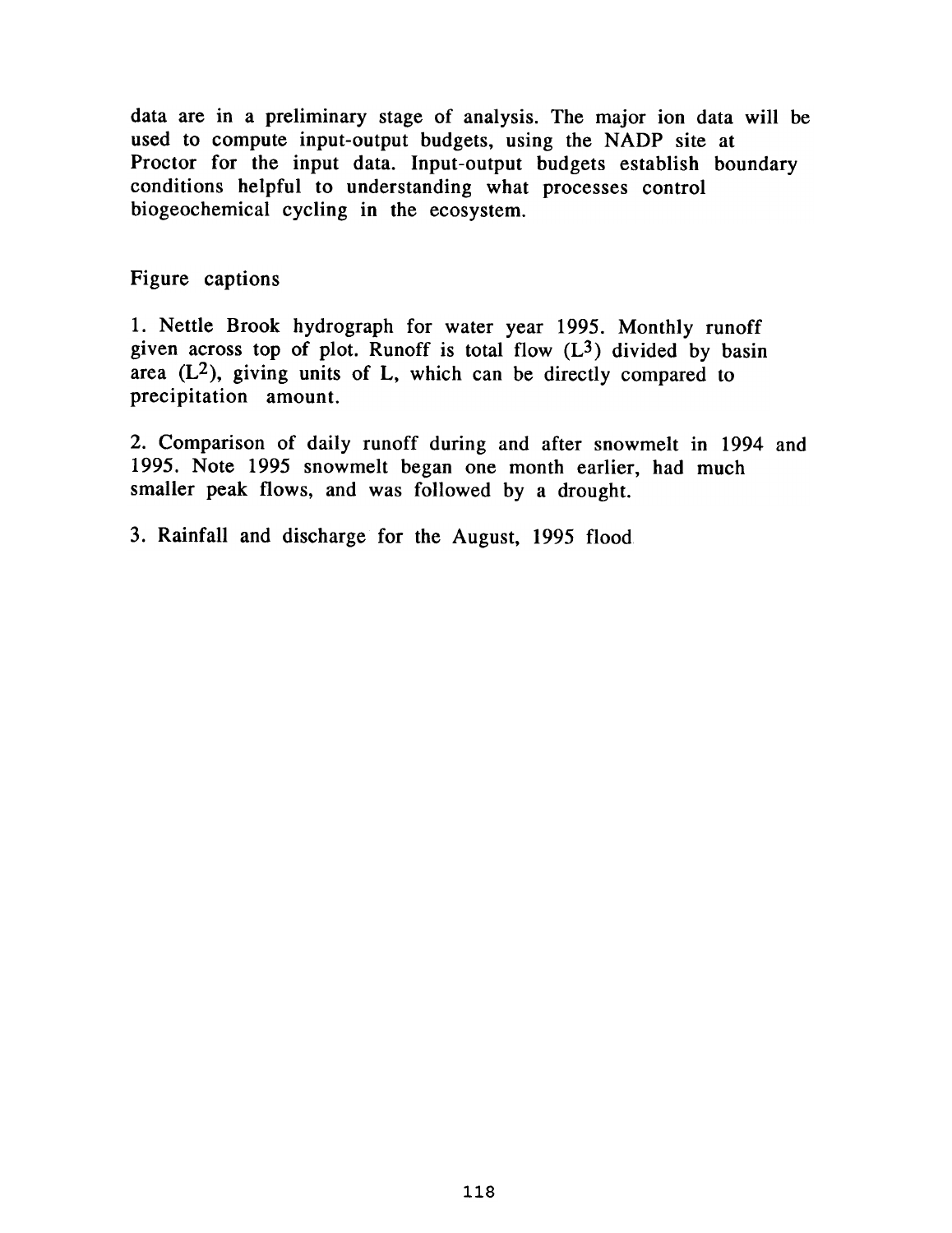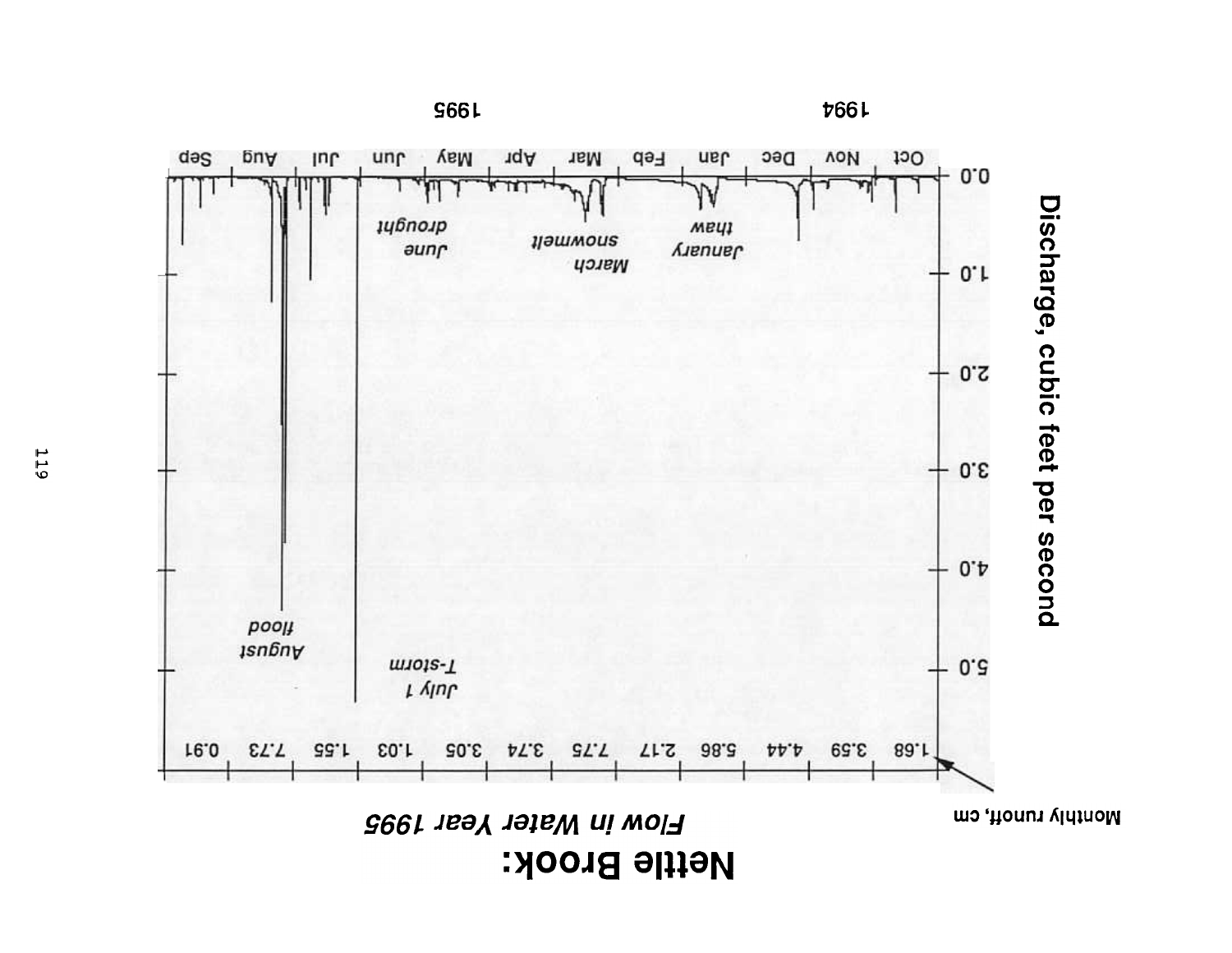



LnuoĮį cw Daily